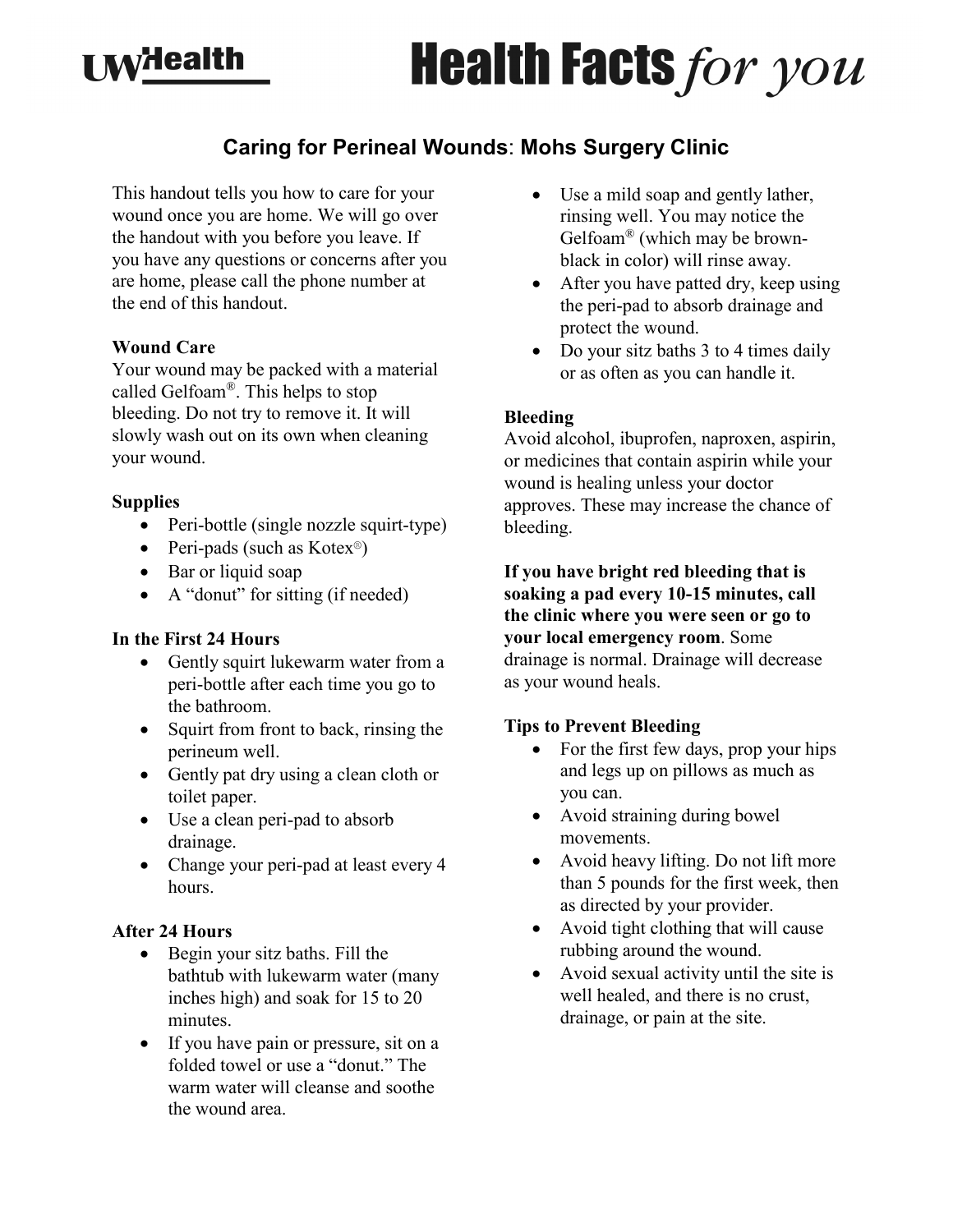#### **Pain Control**

Unless your doctor tells you otherwise, you may take both Tylenol® or ibuprofen to help control your pain. We suggest:

- Tylenol<sup>®</sup> 1000mg every 6-8 hours
- Ibuprofen 600mg every 6 hours

You may take them together every 6-8 hours, or alternate taking one type alone and then the other type 4-6 hours later. Repeat this pattern, every 4-6 hours.

**Limit** use of over the counter Tylenol® (acetaminophen) if you are given a prescription that contains acetaminophen.

**If prescribed a narcotic pain medicine, please do not drink or drive while taking this medicine.** Take narcotics with food to prevent nausea/vomiting. Narcotics may also cause constipation. You may use over the counter stool softeners as needed.

If you have a sudden increase in pain that is not helped by pain medicines and ice compresses, please call the clinic where you were seen. You may have bleeding under your skin and need treatment.

Drink plenty of fluids to reduce stinging when urine passes. Eat plenty of fiber to keep bowel movements normal. Take a stool softener if needed.

#### **Activities**

- Avoid heavy activities for the first 2 days or as told by your doctor.
- Do not lift any objects more than 5 pounds for at least the first week.
- No sexual activity until there is no crust, drainage, or pain at the site.
- No swimming or hot tub use until. There is no crust, drainage or discomfort at the site.

#### **Infection**

Infection is not common when the wound is cared for. Take an antibiotic if one was prescribed for you.

Antibiotic medicine

#### **When to Call the Doctor**

Call if you have bright red bleeding that is soaking a pad every 10-15 minutes. Call if you have any signs or symptoms of infection:

- Fever greater than 101°F for 2 readings taken 4 hours apart.
- Increased pain or swelling of the wound.
- Pus or smelly wound drainage.
- Redness spreading out from the wound.

#### **Phone Numbers**

If you have any questions or concerns call the Dermatology/Mohs Clinic where you were seen weekdays between **8:00 am and 4:30 pm**. **After clinic hours, holidays and weekends**, the clinic number will be answered by the paging operator. Ask for the Dermatology or Mohs Surgery doctor on call. Leave your name and phone number with the area code. The doctor will call you back.

#### **UW Clinic East Dermatology/Mohs Surgery**

5249 E. Terrace Drive Madison, WI 53718 **(608) 265-1288, press option 2**

## **UW Clinic West Mohs Surgery**

451 Junction Rd. Madison, WI 53717 **(608) 263-6226**